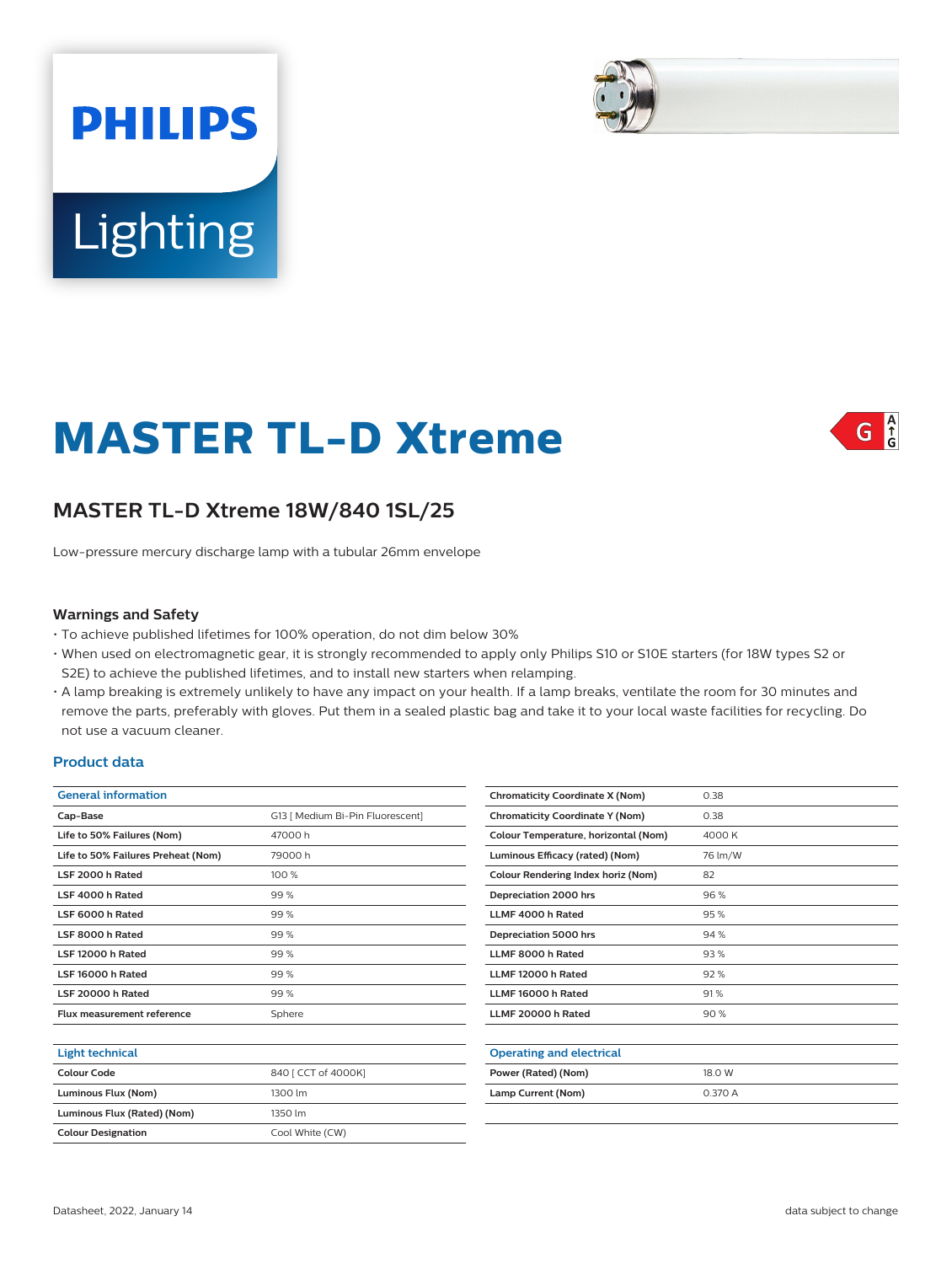## **MASTER TL-D Xtreme**

| <b>Temperature</b>              |                   |  |  |
|---------------------------------|-------------------|--|--|
| Design Temperature (Nom)        | $25^{\circ}$ C    |  |  |
|                                 |                   |  |  |
| <b>Controls and dimming</b>     |                   |  |  |
| Dimmable                        | Yes               |  |  |
|                                 |                   |  |  |
| <b>Mechanical and housing</b>   |                   |  |  |
| <b>Bulb Shape</b>               | T8 [ 26 mm (T8)]  |  |  |
|                                 |                   |  |  |
|                                 |                   |  |  |
| <b>Approval and application</b> |                   |  |  |
| <b>Energy Efficiency Class</b>  | G                 |  |  |
| Mercury (Hg) Content (Max)      | 3 mg              |  |  |
| Mercury (Hg) Content (Nom)      | 3.0 <sub>mg</sub> |  |  |

| <b>EPREL Registration Number</b>     | 423627                         |  |  |  |
|--------------------------------------|--------------------------------|--|--|--|
|                                      |                                |  |  |  |
| <b>Product data</b>                  |                                |  |  |  |
| Full product code                    | 871150054496440                |  |  |  |
| Order product name                   | MASTER TL-D Xtreme 18W/840 SLV |  |  |  |
| <b>EAN/UPC - Product</b>             | 8711500544964                  |  |  |  |
| Order code                           | 54496440                       |  |  |  |
| <b>Numerator - Quantity Per Pack</b> |                                |  |  |  |
| Numerator - Packs per outer box      | 25                             |  |  |  |
| Material Nr. (12NC)                  | 927980384014                   |  |  |  |
| Net Weight (Piece)                   | 71.000 g                       |  |  |  |
| <b>ILCOS Code</b>                    | FD-18/40/1B-E-G13              |  |  |  |

### **Dimensional drawing**

| Product            |       | $D(max)$ A (max) | B (max) | B (min) | C (max)                             |
|--------------------|-------|------------------|---------|---------|-------------------------------------|
| MASTER TL-D Xtreme | 28 mm |                  |         |         | 589.8 mm 596.9 mm 594.5 mm 604.0 mm |
| 18W/840 SLV        |       |                  |         |         |                                     |

### **MASTER TL-D Xtreme 18W/840 SLV**

#### **Photometric data**



**Lightcolour /840 Lightcolour /840**